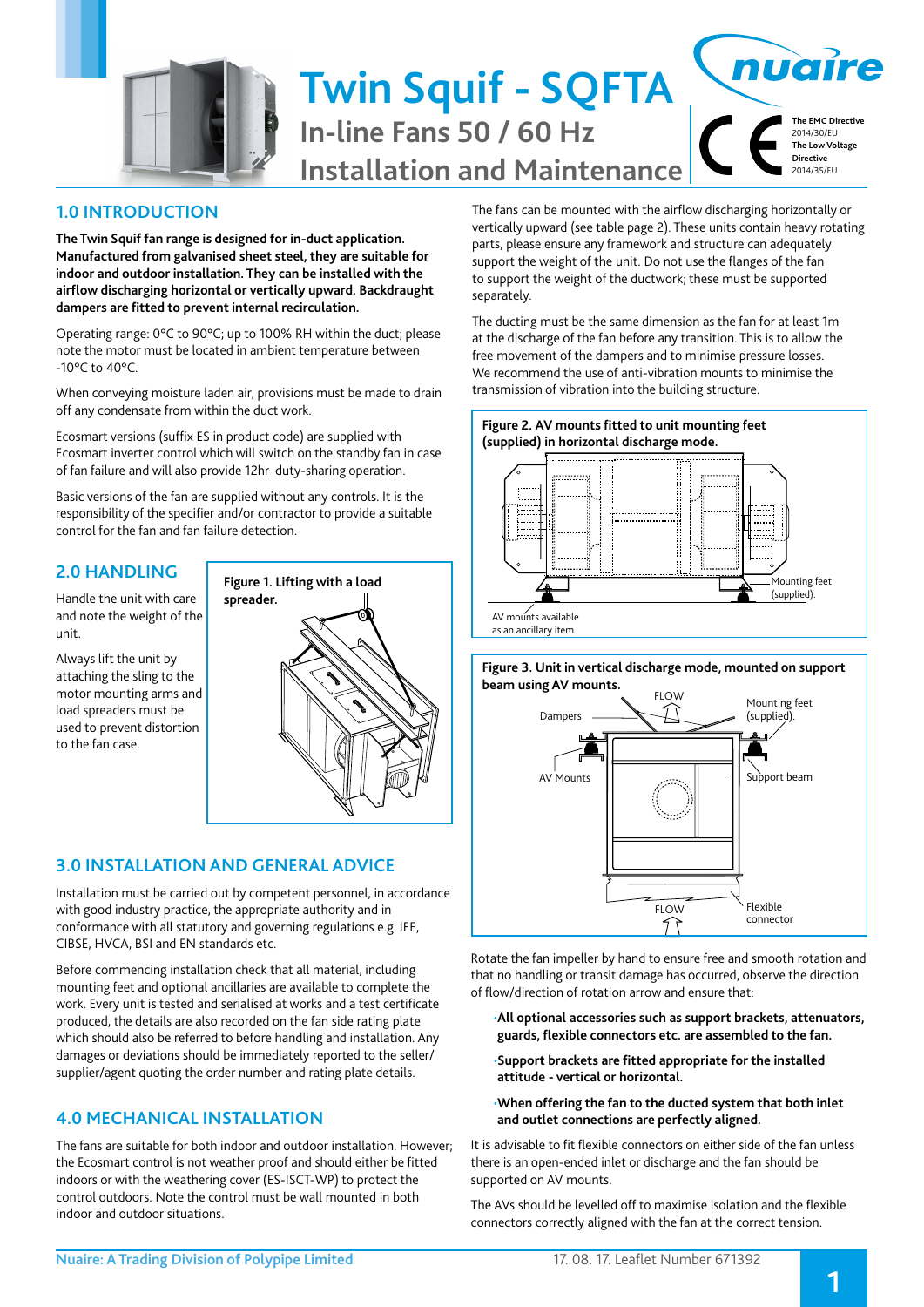## **Installation and Maintenance** Twin Squif In-line Fans

## **IMPORTANT**

**AV mounts isolate the fan only. Silencers and other "significant mass" accessories should form part of the fixed ductwork after the flexible connection.**

### **5.0 ELECTRICAL INSTALLATION AND WIRING - GENERAL**

#### **IMPORTANT**

**Isolation - Before commencing any installation or maintenance work make sure that the unit is electrically isolated from the mains supply.**

All installation work must be planned and carried out by consideration all relevant regulations including CDM, health and safety and wiring regulations.

Ensure the electrical supply is suitable for the fan and is suitably protected by correctly selected fuses or MCB.

For 3 phase units, the electrical connections are made directly onto the terminal boxes of the motors.

For single phase units, the electrical connections are made at termination boxes at the motor mounting brackets.

Note that 3 phase motors up to 3kW (inclusive) must be wired in STAR. Motors of 4kW and above must have DELTA as the final connection arrangement (see page 2 for motor ratings).

### **6.0 ELECTRICAL INSTALLATION AND WIRING - BASIC UNITS**

These units are not supplied with any control or isolators, their selection and provision is the responsibility of the specifier/contractor.



**Figure 5. Three phase fans Single speed - motors up to 3kW inclusive.**



Fan 1 Fan 2 **Figure 6. Three phase fans Single speed - motors 4kW or above.**

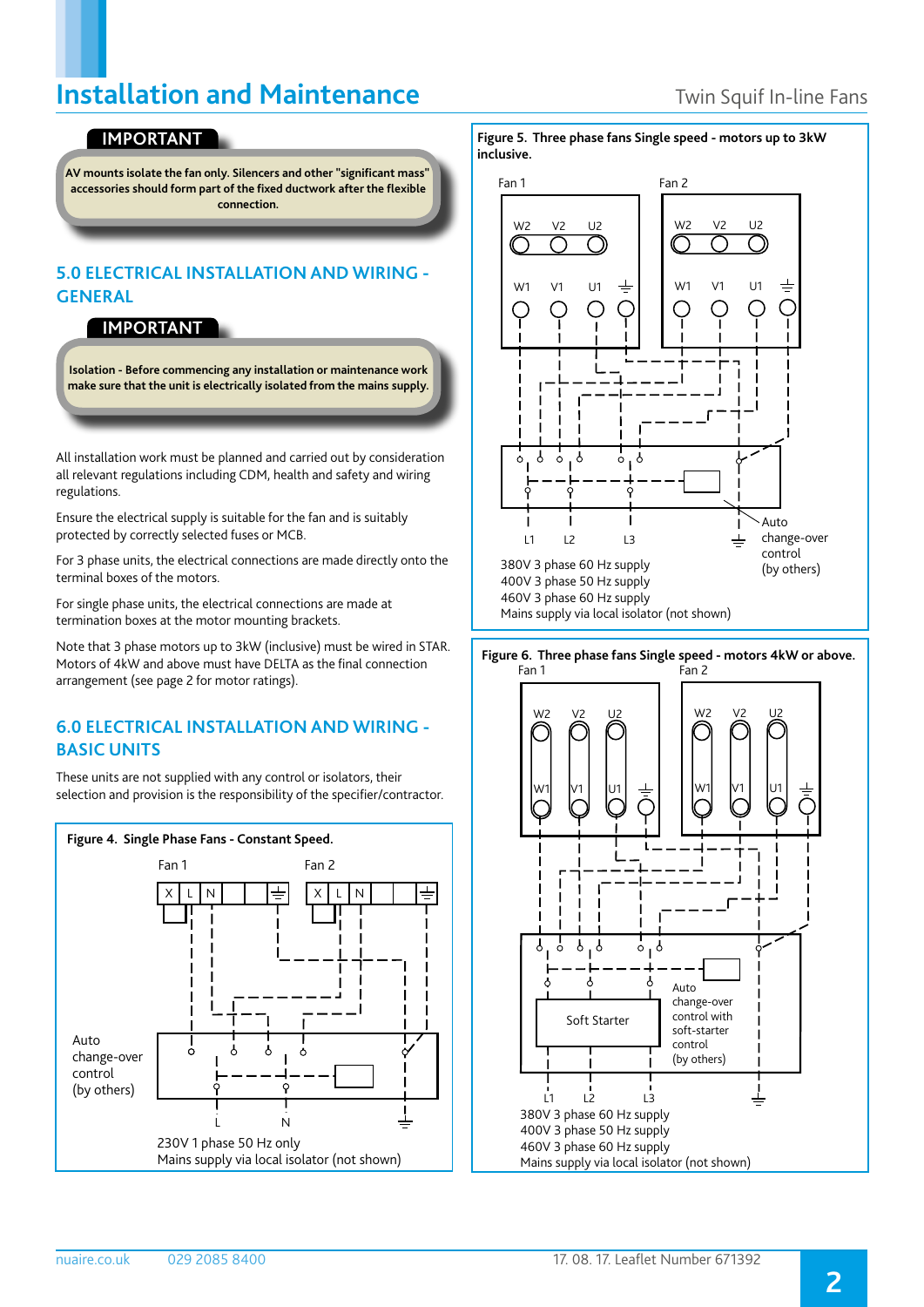# **Installation and Maintenance** Twin Squif In-line Fans



Connections (Fig. 8 & 9) to fans must be via screened power cables. Purpose made glands are provided to earth the screening at the control and the fans. IMPORTANT: the screening of the power cable must be continuous. Bridge any breaks (e.g. at local isolators) using braided earthing cable.

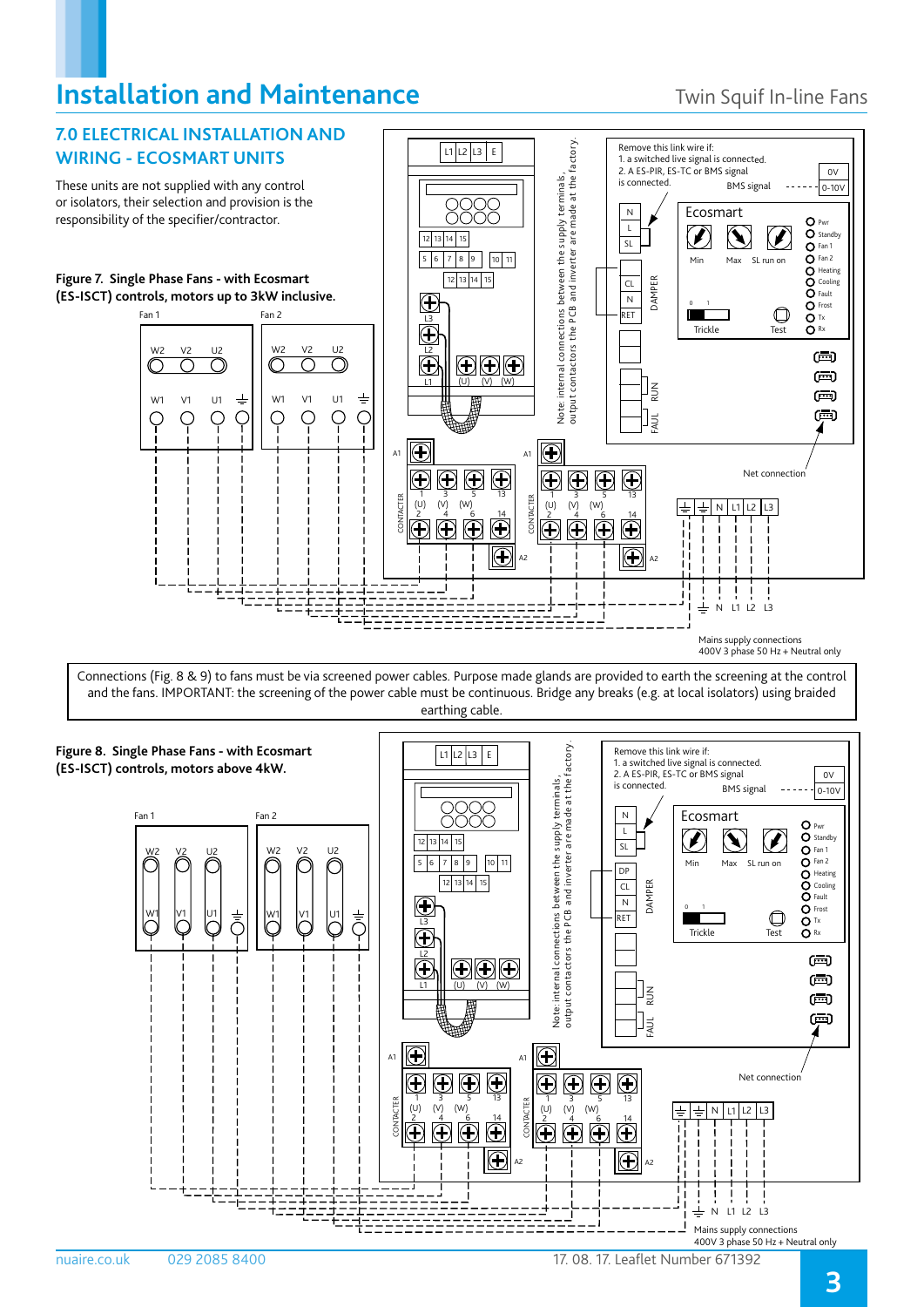# **Installation and Maintenance** Twin Squif In-line Fans

## **8.0 SETTING TO WORK**

Ensure that all mechanical and electrical connections and fixings are secure and that inlet and outlet ductwork is free of any obstruction or debris.

Briefly switch the fan on/off to ascertain correct direction of impeller rotation, compare with the rotational label fitted and correct if necessary.

To change the direction of rotation on the 3 phase motor, inter-change any 2 incoming supply phases at the motor terminal box.

Complete the test by running the fan for approximately 15 minutes, taking and comparing voltage, full load and starting currents with the fan rating label. Monitor flexible connections to ensure no leakage and AV mounts for correct alignment.

### **9.0 MAINTENANCE**

The first maintenance should be carried out three months after commissioning and thereafter at twelve monthly intervals. These intervals may need to be shortened if the unit is operating in adverse environmental conditions, or in heavily polluted air.

#### **9.1 Maintenance Check List**

| ITEM                                                                                                   | <b>TICK</b> |
|--------------------------------------------------------------------------------------------------------|-------------|
| Check that safety grilles are secure and free of obstruction.                                          |             |
| Inspect all bolts, fixings and electrical terminals for<br>security.                                   |             |
| Check motor for undue wear, signs of overheating and<br>apply winding insulation and continuity tests. |             |
| Remove all dust and dirt from impellers; be especially<br>careful not to disturb balance weights.      |             |
| Generally clean.                                                                                       |             |
| Check resilient mounts (where applicable) and replace any<br>that have any wear or deterioration.      |             |

### **10.0 LUBRICATION**

Motors are fitted with sealed for life bearings and do not require any lubrication.

### **11.0 GENERAL CLEANING AND INSPECTION**

Clean and inspect the exterior of the fan unit and associated controls etc. Remove the access panel from the fan unit. Inspect and, if necessary, clean the fan impeller and motor assemblies and the interior of the case.

Check all parts for security and condition. Check that the impeller rotates freely and the inlet cone and impeller are concentric with a running clearance.

#### **12.0 REPLACEMENT OF PARTS**

Should any component need replacing Nuaire keep extensive stocks for quick delivery. Ensure that the unit is electrically isolated, before carrying out any work.

When ordering spare parts, please quote the serial number of the unit and the ARC number of the purchase, if possible (this information will be available on the fan label).

#### **13.0 WARRANTY**

Twin Squif has a 3 year warranty and Ecosmart Twin Squif has a 5 year warranty. The warranty starts from the day of delivery and includes parts and labour for the first year, the remaining years covers replacement parts only.

This warranty is void if the equipment is modified without authorisation, is incorrectly applied, misused, disassembled, or not installed, commissioned and maintained in accordance with the details contained in this manual and general good practice.

The product warranty applies to the UK mainland and in accordance with Clause 14 of our Conditions of Sale. Customers purchasing from outside of the UK should contact Nuaire International Sales office for further details.

### **14.0 AFTER SALES ENQUIRIES**

For technical assistance or further product information, please contact the After Sales Department.

## **Telephone 02920 858 400 aftersales@nuaire.co.uk**